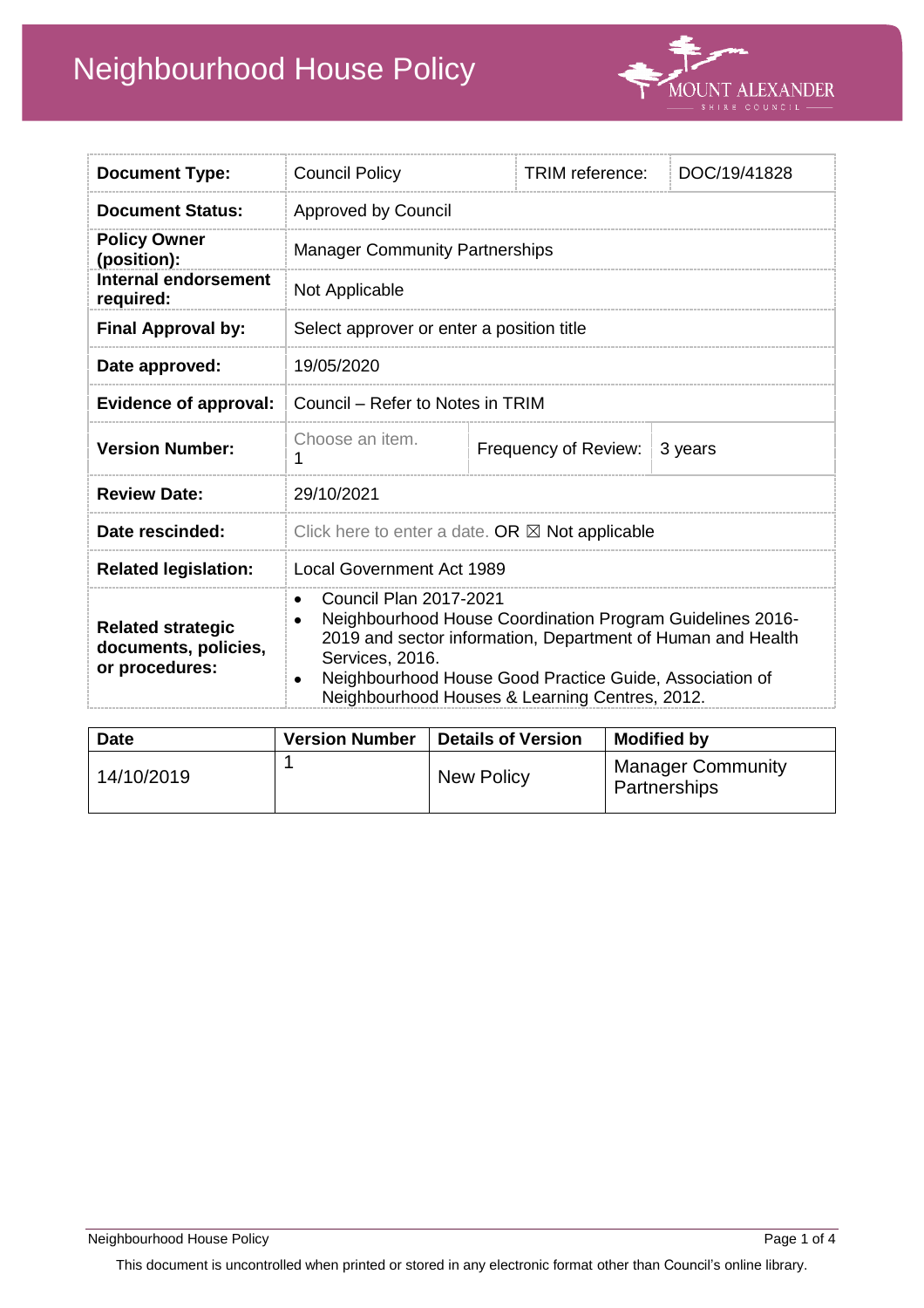

# **1. Purpose**

The purpose of this Policy is to outline Mount Alexander Shire Council's (Council) commitment to supporting Neighbourhood Houses within Mount Alexander Shire.

Council recognises and values the contribution of Neighbourhood Houses and acknowledges their capacity to strengthen the resilience, connectivity and inclusion of the local community.

# **2. Scope**

This Policy applies to current and future Neighbourhood Houses in the Mount Alexander Shire that are recognised by the Department of Health and Human Services under the Neighbourhood House Coordination Program and adhere to the Neighbourhood Houses Coordination Program Funding Guidelines operating from a community facility. Community Lunches are excluded from the scope of this Policy.

# **3. Policy**

Mount Alexander Shire Council is committed to supporting Neighbourhood Houses to provide services and support to the local community.

To support this commitment Council will apply the following principles:

- Clarify the way in which Council supports Neighbourhood Houses within Mount Alexander Shire.
- Recognise the importance of Neighbourhood Houses' role in the local community.
- Reinforce the partnership between Council and the Neighbourhood Houses.

Council will demonstrate the key principles in the following ways:

#### **3.1. Advocacy**

Council will:

- Create greater awareness of the role Neighbourhood Houses have within the local community.
- Promote the services and achievements of the Neighbourhood Houses within the Shire to the community, Councillors and Council Officers.
- Support Neighbourhood Houses with external funding applications, where appropriate.
- Maintain relationships with the *Department of Health and Human Services* and *Regional Association of Neighbourhood and Community Houses* to continue to understand how to best support Neighbourhood Houses.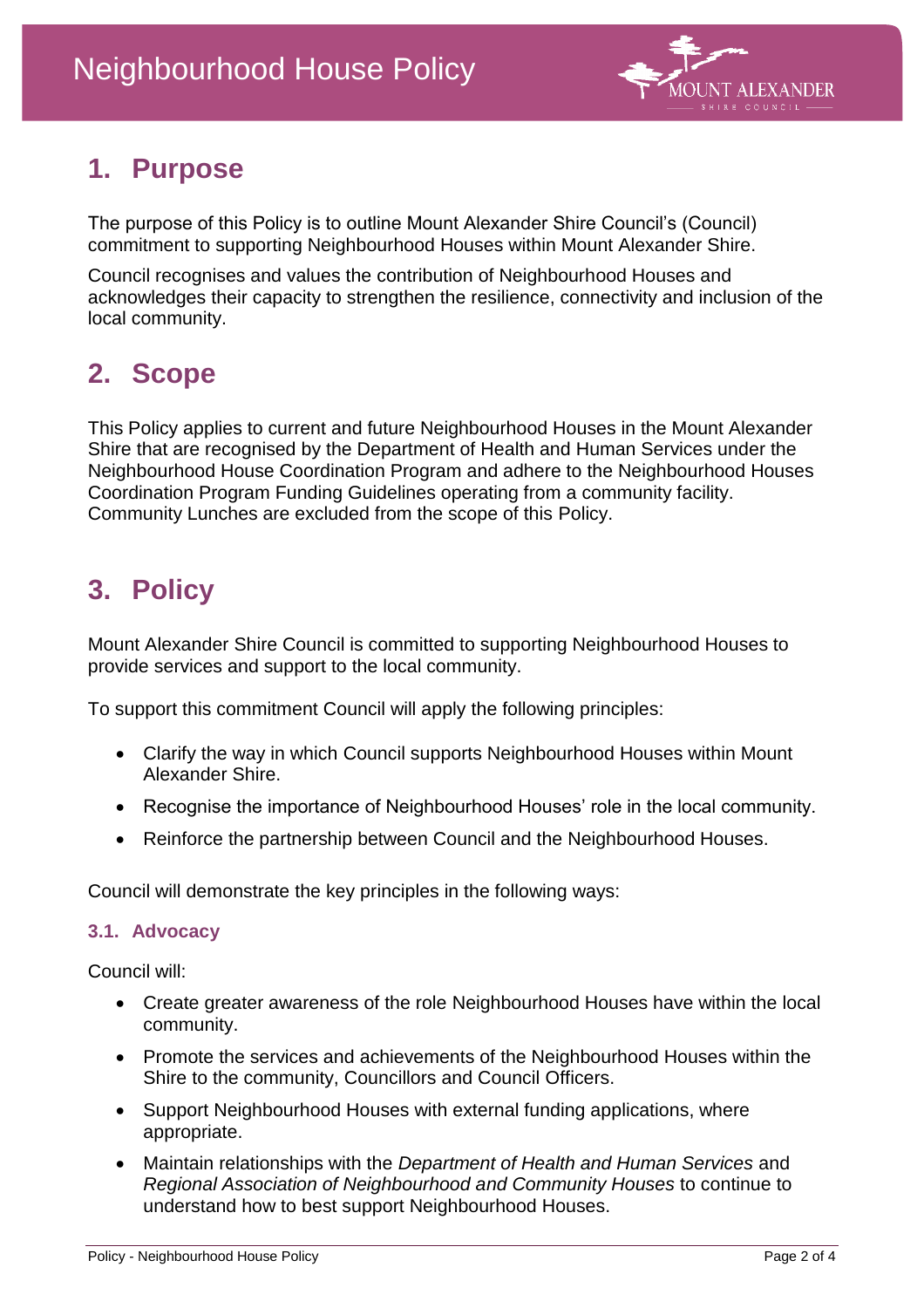

- Identify opportunities to partner with Neighbourhood Houses to deliver projects that align with the objectives of both Council and the Neighbourhood Houses.
- Provide assistance with governance to the Committees of Management of each Neighbourhood House, as required.
- Facilitate quarterly Neighbourhood House network meetings.

#### **3.2. Funding**

Subject to its annual budget approval processes, Council will allocate funding to each Neighbourhood House to acknowledge their contribution to the local community.

Each Neighbourhood House will be allocated the same funding amount.

The funds will be allocated under the terms and conditions of a Memorandum of Understanding and are to be used to support projects that align with Council plans and strategies on the basis that:

- A relationship of mutual respect is maintained and upheld throughout the term of the Policy.
- Neighbourhood Houses receive no additional funding from Council's Annual Operating Budget however may receive funds for projects funded by an external party for a specific project.
- A copy of an Annual Report (including audited financial statement) is provided to Council by each Neighbourhood House every year.
- A copy of a Strategic Plan is provided to Council by each Neighbourhood House.
- Council is notified of the Annual General Meeting of the Neighbourhood House Committee of Management.

#### **3.3. In-kind Support**

Council will provide in-kind support to Neighbourhood Houses for the following:

- Promotion of activities, events and programs via Council's website, social media and intranet.
- Participation in relevant in-house training opportunities made available via Council's Corporate Training Program.